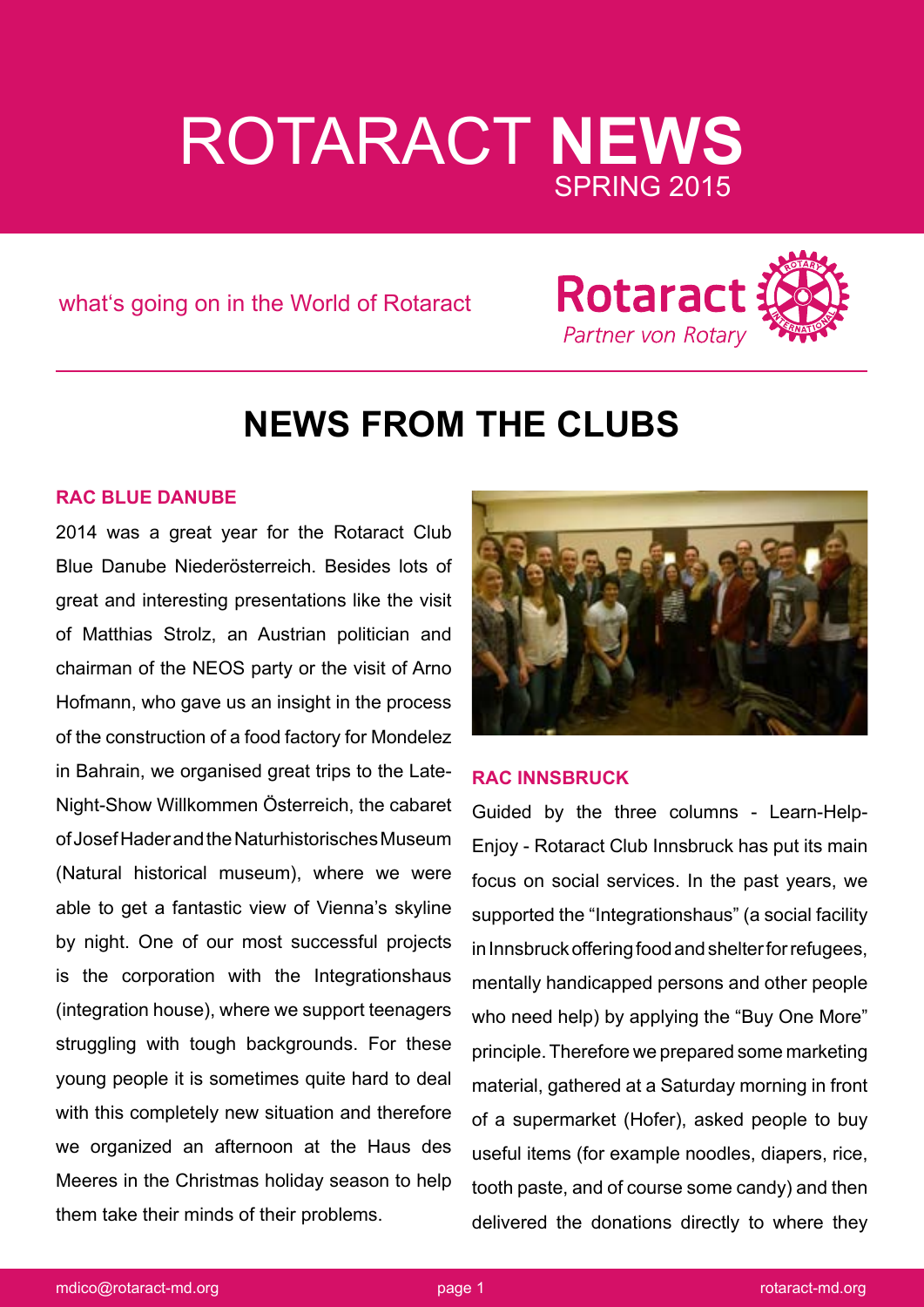

were needed. Some other social activities were the organisation of a charity exhibition at the art gallery "Foto Kunst Stadtforum" (FO.KU.S) in Innsbruck for victims affected by the flood catastrophe in the town Kössen (Tyrol) and the participation of our club members in the charity event "Ich helfe laufend" in Vienna.

Besides our social commitment, we also take account of our educating responsibility with presentations involving people from various areas of expertise, for example the rector of the Medical University of Innsbruck, the bishop of the diocese Innsbruck or the artistic director of the Tiroler Landestheater.

For the future, we are working on a cooperation with the "Innsbrucker Sozialen Dienste" (ISD), which means we would support the elderly by taking a walk with them, reading books to them or just giving the opportunity of chatting with somebody.



#### **RAC KLOSTERNEUBURG**

In the small town of Klosterneuburg (near Vienna) there was once a Rotaract Club…. Founded in 2010 we are one of the younger clubs in the area, but certainly one of the best! Klosterneuburg is a famous wine region, so one of our first fundraising events was a "Weinsommerfest" (wine summer party) at one of the local "Heurigen". Tasty food, great live music and, of course, a wine tasting all in all made for a wonderful evening. The donations we raised were handed over to our partner club in Lima, Peru, personally by two of our club members during a visit. There we helped finance a school's infrastructure.

Last winter, our meeting location was unusually full/packed, when a Negotiation Workshop held by the Harvard educated trainer Dr. Claudia Winkler, LL.M. attracted not only our members but also many friends and colleagues to Klosterneuburg. After this pre-Christmas evening of friendship, fun and of course fruitful negotiations, I am sure every participant took home something to help in personal everyday negotiation situations.

Very new and exciting is the Mentoring program together with our partner RC, the Rotary Club Klosterneuburg. After allocation to respective mentors and mentees, members of both clubs meet in regular sessions to learn from and help each other. So, as you can see, Klosterneuburg's Rotaract Club is small but active and we are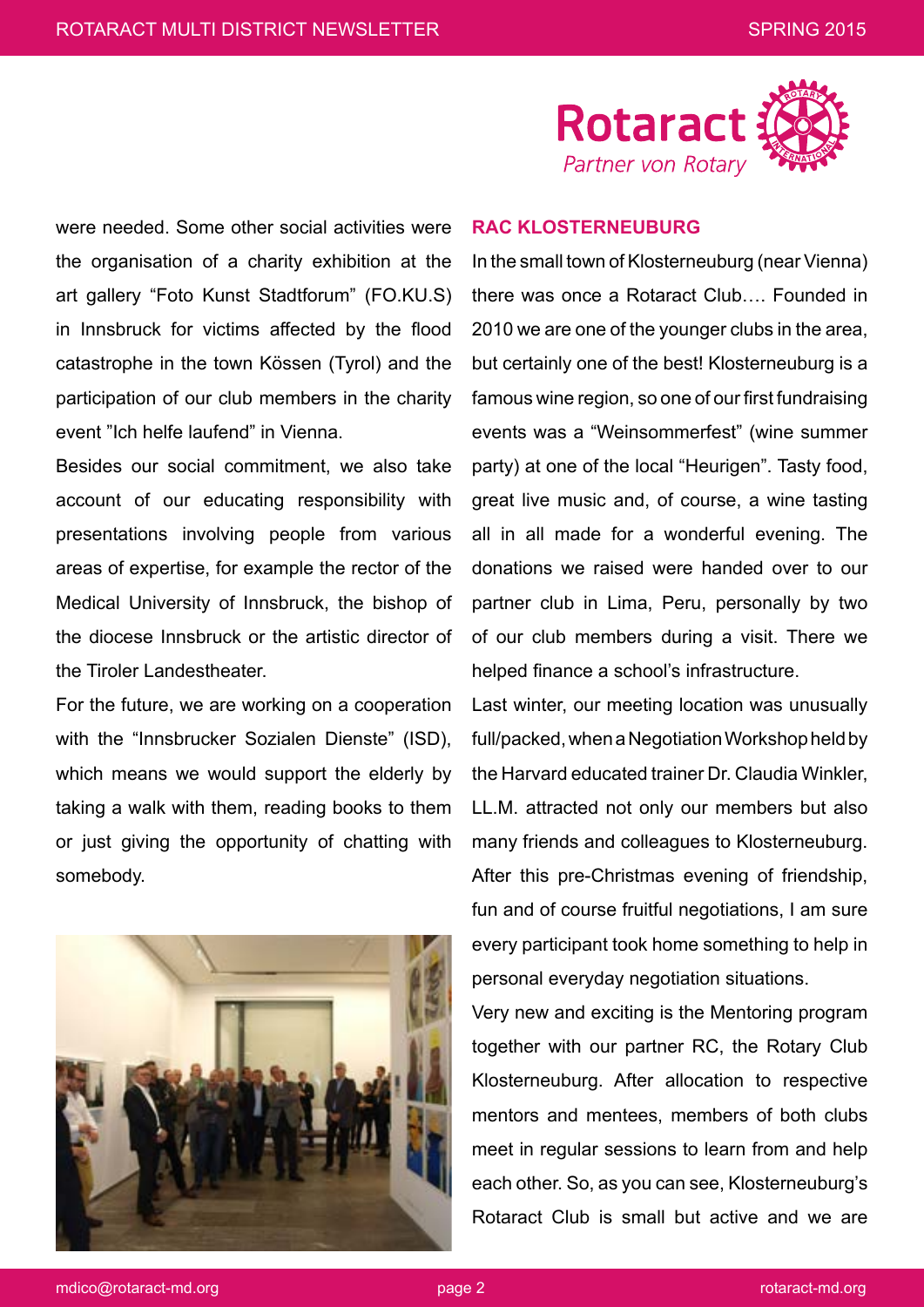

looking forward to the years to come as part of the national and international Rotaract community!



### **RAC ST. PÖLTEN**

About 5 years ago the idea was born to found a Rotaract Club in St. Pölten. Soon afterwards first informal meetings were held by a small group of enthusiastic and highly motivated students and young professionals, all committed to the aims of Rotary. Finally, on November 6th 2010, after months of preparation and recruiting new members Rotaract St. Pölten was finally chartered by our sponsoring club Rotary St. Pölten. Since then our member count has grown slightly with 23 active members at the moment. One of our popular charity projects is our annual cake baking contest "RotaBACKT" (BACKT meaning baking in German). Another one, the so-called "Rotaract Charity Clubbing", was just successfully pulled off for the second time a couple of weeks ago. The raised funds usually go to different local projects (e.g. "das Nest",

"Lebenshilfe NÖ", "Nomaden"). Rotaract St. Pölten also contributes to international service projects as, e.g., the Rotary Project "END POLIO NOW" and organizes children's festival.



#### **RAC WIEN**

Being the oldest Rotaract Club in Vienna we celebrated our 35th anniversary in 2014. A great charter weekend gave us the opportunity to connect with our fellow Rotaractors as well as new people. Our club takes part in multiple social projects, our main project being a coorperation with Vinzirast, therefore club members cook and serve warm meals for the homeless in order to support Vinzirasts work in fighting poverty in Vienna. In December just around christmas we always support the ÖMF – the austrian research group for myopathies by selling mulled wine and punch near the Hofburg. A lot of our members also work in the Rotaract district project "Ich Helfe Laufend", which takes place for the 5th time this year on May, 17th. This years' proceeds are going to be a donation towards MOMO, a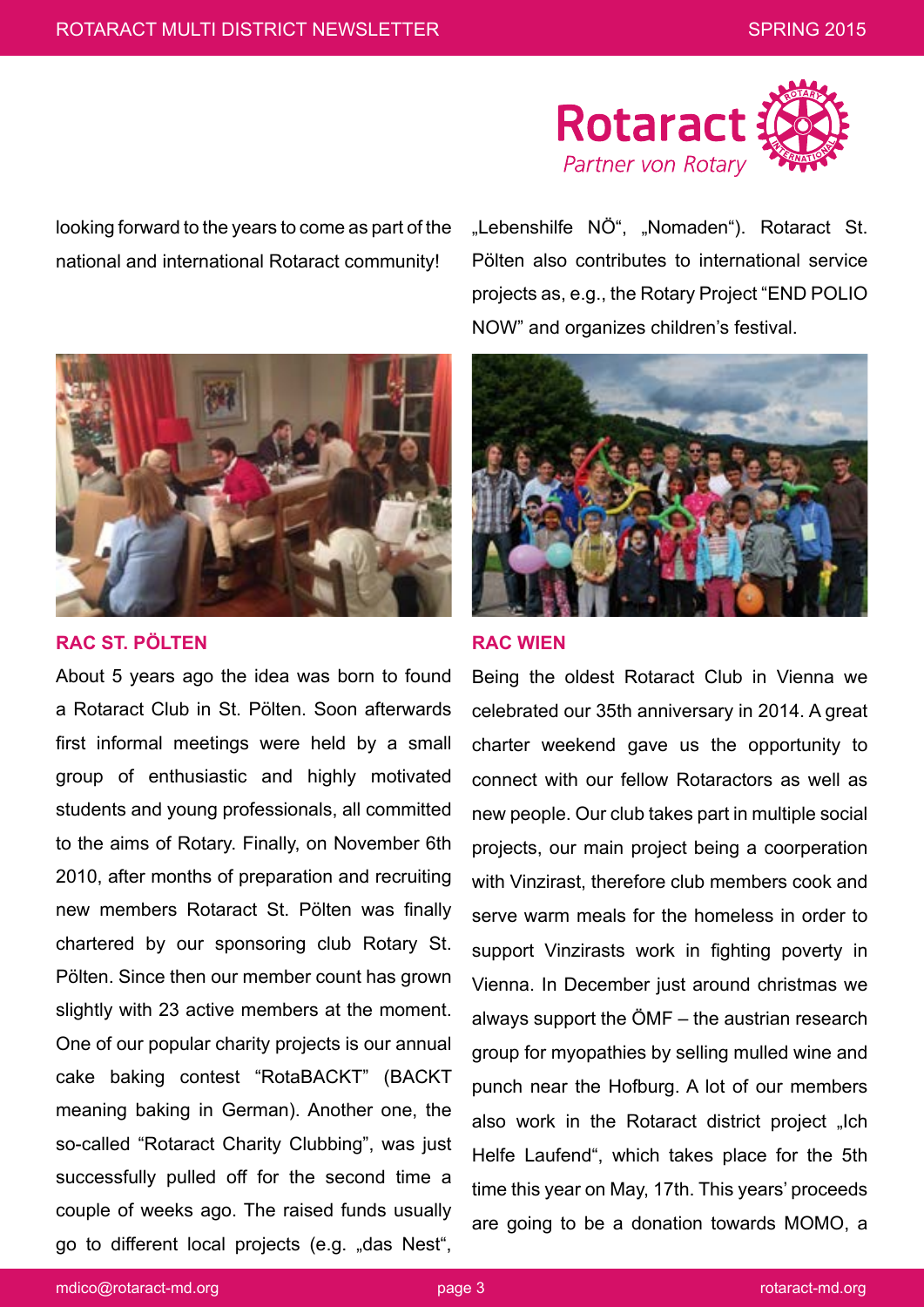

hospice helping children with deadly diseases. We are happy about 31 active members who work very well together and enjoy being part of a great community. Apart from the regular meetings every two weeks - where we host interesting speakers where also new guest and friends are welcome – we go on trips together like this years clubweekend to Bratislava to bond as a group and have fun together."



#### **RAC WIEN ALBERTINA**

We are a Rotary-sponsored service club for young men and women ages 18 to 30. Our partner Rotary Club is the Rotary Club Wien Albertina to whom we have a very close and ongoing relationship. Our club aims to bring together dedicated individuals to take action in their communities, develop their leadership and professional skills, and have fun. We are a community-based club in Vienna, with students from numerous different University as well as professionals with an incredible diversity. We are true "partners in service" and key members of the family of Rotary. Aside from prestigious

community and service projects that we organize and support, we are meeting on a two weekly basis and have community as well as international guest speakers, who enlighten us in diverse professional levels ranging from the arts, business, and science to education and many other interesting related areas. Our club strives to make a positive impact on the community in which we live. We have a strong partnership with our local Rotary Club. In the past two years, we built up, together with our partner Rotary Club Wien Albertina, a mentoring program between our members and the Rotary members. This aims to establish personal developmental relationships Between the mentees, the Rotaractors, and the mentors on the side of the Rotary club. This program has developed to a great success and has attracted large attention within the Austrian Rotary Community, with numerous Rotary as well as Rotaract clubs all around the country asking for our expertise to introduce similar programs. Another major project we have established is our annual classical charity concert in Vienna's most beautiful and prestigious concert venues. This concert brings together two important service activities. On the one hand, we want to support young talented classical musicians, who by participating in our concerts have the opportunity to present themselves to a large distinguished audience and network. On the other hand, we are able to raise large sums through the concert tickets and donations that we use to support community based service project with a core focus on children and education. Together with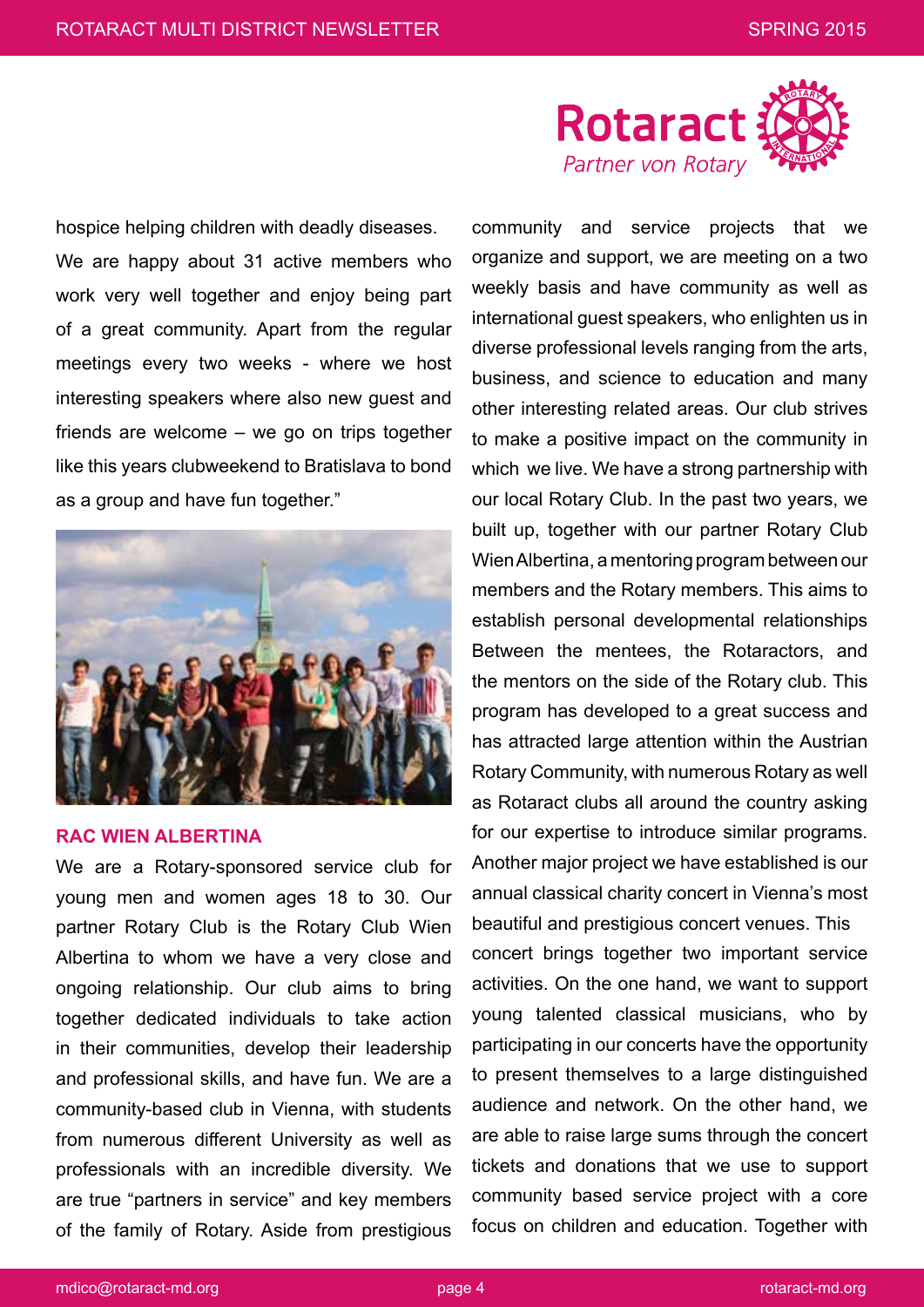

our Rotary club, we are organizing the biennial Walter Koschatsky art prize, the largest graphic art competition in Europe. The art competition is named after Walter Koschatsky, a founding member of our Rotary Club and the founding director of the famous museum Albertina in Vienna, which name we proudly carry. The art competition aims to support young visual artists donating prizes to the artists in the value of  $\epsilon$ 20.000 selected from a prestigious international jury and offering a large vernissage and exhibition with international guests, among them gallerists, museum directors and international media representatives.

# **RAC WIEN GRABEN**

Rotaract Club-Wien Graben was founded in 2013 and is a very dynamic club with 28 active Rotaractors. We meet every two weeks in a classical and central Viennese hotel to listen to interesting speakers or to detail-plan our newest projects which we decided upon in our yearly team-building. Our longest lasting project is the Ronald McDonald Kinderhaus in Vienna where we have been cooking dinner for families since 2013 every two weeks. This gives the parents and siblings a break from the dread of hospital visits just across the street. We also host a yearly Tennis Tournament to support a Syrian Refugee Organization called "IHR" and of course we support "Ich Helfe Laufend" every year! Besides smaller one-time projects, we also have a

mentoring-program with our parent club in place which is a great opportunity for our members to make important connections. For the first time this year we also organized a "Nikolaus-Kino" on the 6th of December where we screened "Paddington Bear" to more than 110 orphans and their adoptive parents - a beautiful day for everyone! Last but not least we hope to have the pleasure to organize the MDPC 2015 - so we are looking forward to meeting all representatives in Salzburg to explain why MDPC 2015 in Vienna would rock

# **RAC WIEN INNERE STADT**

Rotaract Club Wien Innere Stadt was founded in 1998. Regular meetings are every first and third friday each month at the Management Club in Vienna. Social activities of Rotaract Club Wien Innere Stadt are its annual Charityclubbing and support at the event "Ich Helfe Laufend" On 21 November 2014 Rotaract Club Wien Innere Stadt organized its annual Charityclubbing in Sofies Bar in the 1st district of Vienna. Rotaract Club Wien Innere Stadt donated the earnings to the social pedagogical facility St. Benedikt, which takes care of handicapped children. St. Benedikt is located within the 16th district of Vienna. The raised money will be used for the refurbishment of the children's bedrooms. On 17 May 2015 Rotaract Club Wien Innere Stadt will support the wardrobe at the "Ich Helfe Laufend" event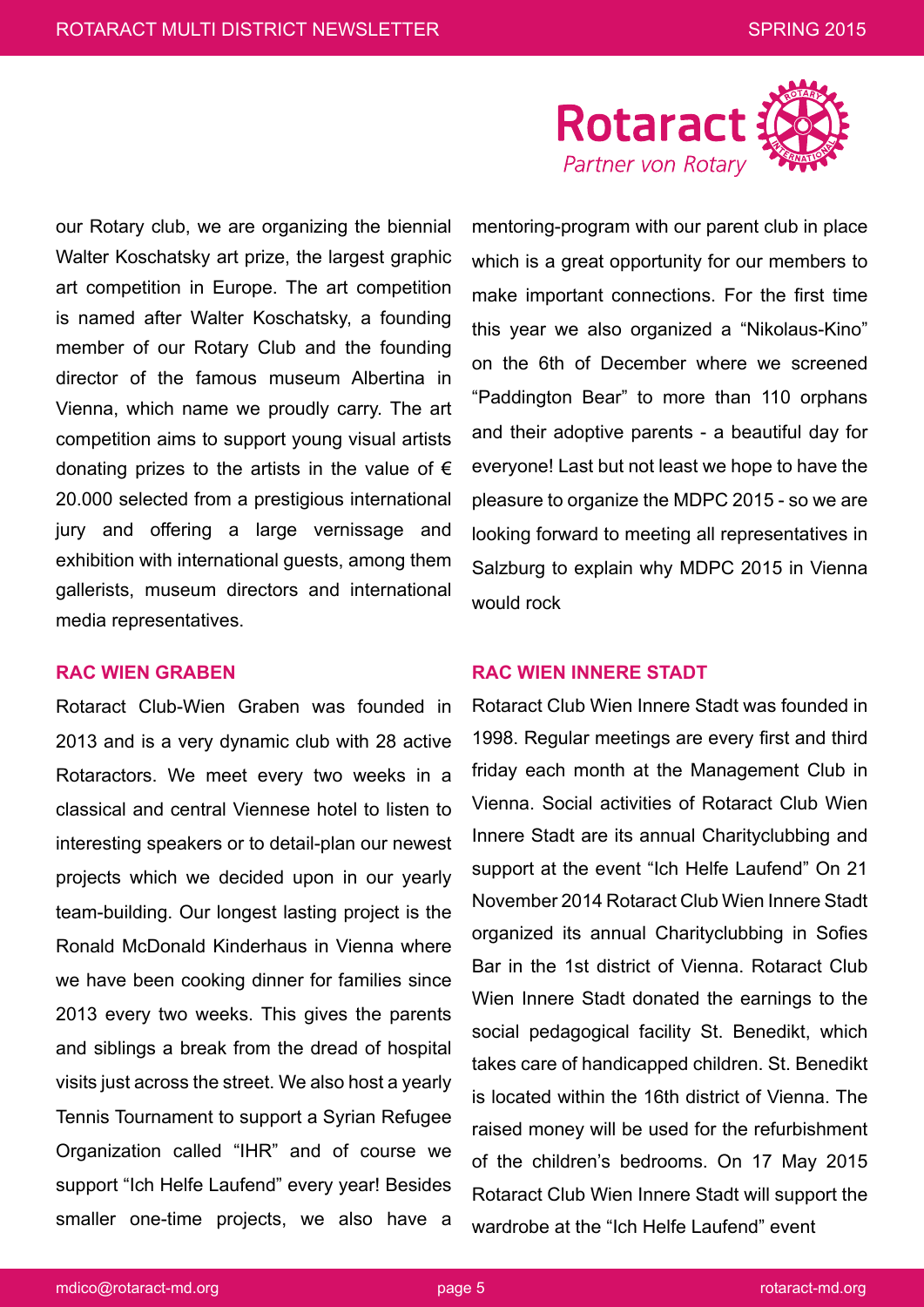



# **RAC WIEN OPER**

Rotaract Vienna Opera is a Vienna-based club with currently 53 members. Most of its members are studying in Vienna, however there are also several young professionals participating. The member's professions cover many different fields including pharmacy, business, medicine and engineering. The diversity of interests and experiences within the club ensures engaging conversations during Tuesday evening meetings in Hotel Regina. An important part of the club is the social commitment of its members. Rotaract Vienna Opera aims to support children with special needs. Therefore, the walk-in clinic of St. Anna Children's hospital and MOKI Vienna, a mobile children's nurse service, are among the social projects. There are also regular "field trips" such as culture evenings, company tours or skiing weekends in other regions of Austria. Guests are always welcome to attend a meeting. The meetings and their topics are announced on facebook and on our webpage.



#### **RAC WIEN SECESSION**

Our club has a particular emphasis on the "learning" aspect of the Rotaract tradition. Hence we strive to have at least one talk per month with a prominent figure from all ways of life. On the social side, we have two social projects: Our traditional "Rotaract Verzaubert" annual cinema event, where we invite children from underprivileged backgrounds to a movie afternoon. A senior member of our club dresses up as Santa Claus and hands out gift bags carefully filled by our members with sweets and nuts. The other social project is taking place underyear: Our members serve as tutors to children from migrant families under the Konnex program of the Verein Wirtschaft für Integration. This year, we were able to take five children under our patronage. Our club meets twice a month in Gasthaus Adam in Vienna's eighth district. Guests are always welcome, so do drop by if you are interested in a particular talk.C HECK OUT www.futurefounders.at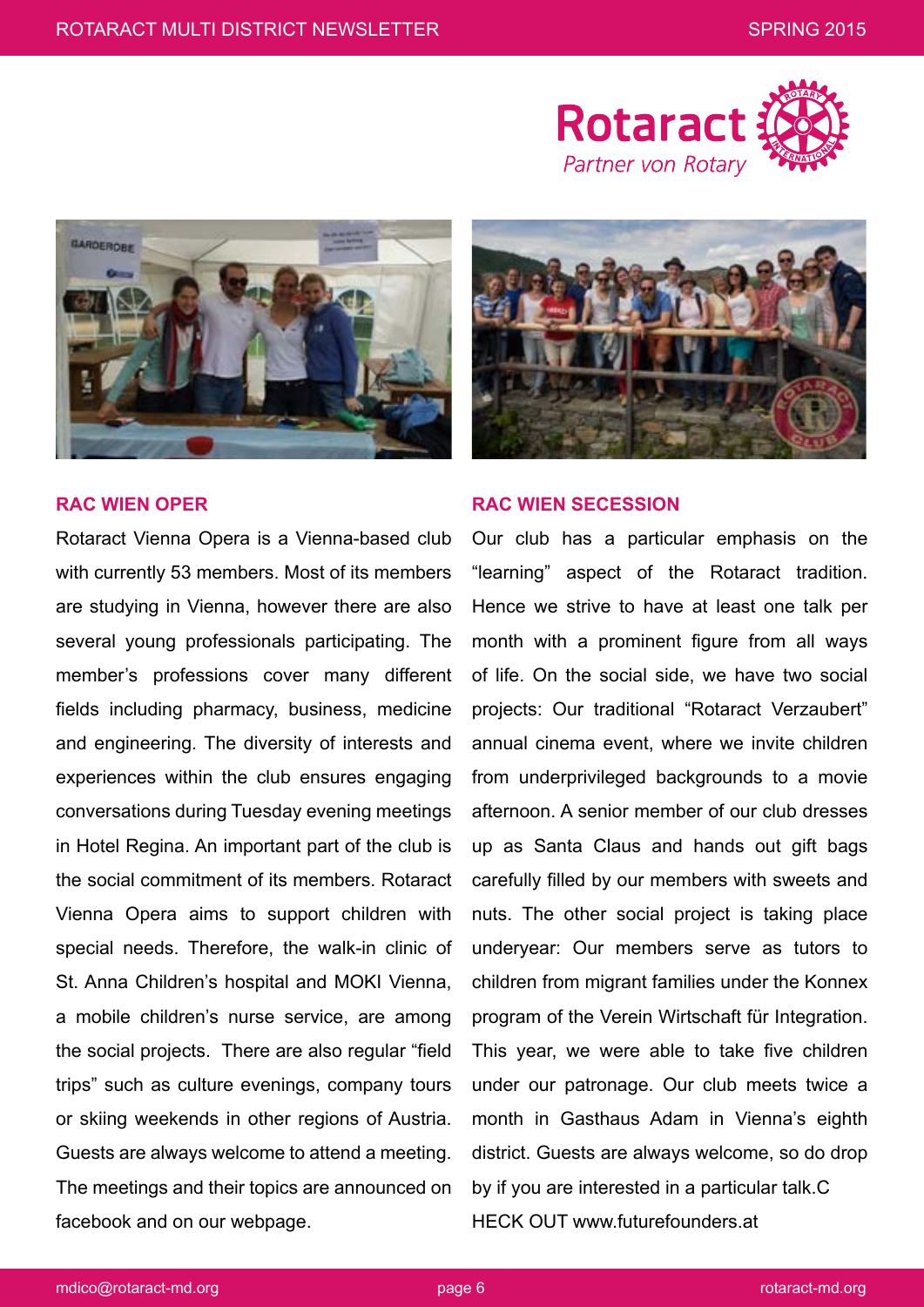

#### **RAC WIEN STADTPARK**

In February 2015, Rotaract Wien-Stadtpark celebrated 20 years of service by organizing its traditional "International Weekend" with a very special highlight: an exclusive Rotaract gala ball at the imperial Kursalon Hübner in Vienna's famous Stadtpark.

Committed to the well-being of children, our club's main local service project is a cooperation with the Caritas Mother-Child shelter home in Vienna (hosting temporarily homeless and refugee families). Once a month, we organise trips and cultural activities with the children in order to provide them with the best possible range of new experiences and a timeout from their everyday life – these include visits to the zoo, museums, ice skating rings or playgrounds. In addition, we support the SOS Children's Village in organizing and running the annual family festival and contribute to Rotarian projects such as 'End Polio Now', 'Hearts for South Africa' or



the Rotaract District-project 'Ich Helfe Laufend'. Our members meet every second and fourth Wednesday of the month to socialise and talk with a prominent guest lecturer, respectively. An annual Christmas punsch, international travels, skiing or hiking trips foster friendship and round up our activities.

Internationally renowned for its open-mindedness and hospitality, Rotaract Wien-Stadtpark is proud to announce that – in cooperation with all clubs of the Vienna region – we plan to host the European Convention (EUCO) 2017. It is time for Vienna, it is time for Rotaract.



# **RAC BANJA LUKA**

Rotaract Club Banja Luka has finalized a project entitled "Ne budi kvaran (Do Not Be Rotten)" in cooperation with Rotaract clubs from Serbia, Croatia, Macedonia, Russia and Turkey. The goal of the project was to educate socially vulnerable children about dental hygiene through an interactive workshop. The workshop was held in a daycare center "Nova generacija (New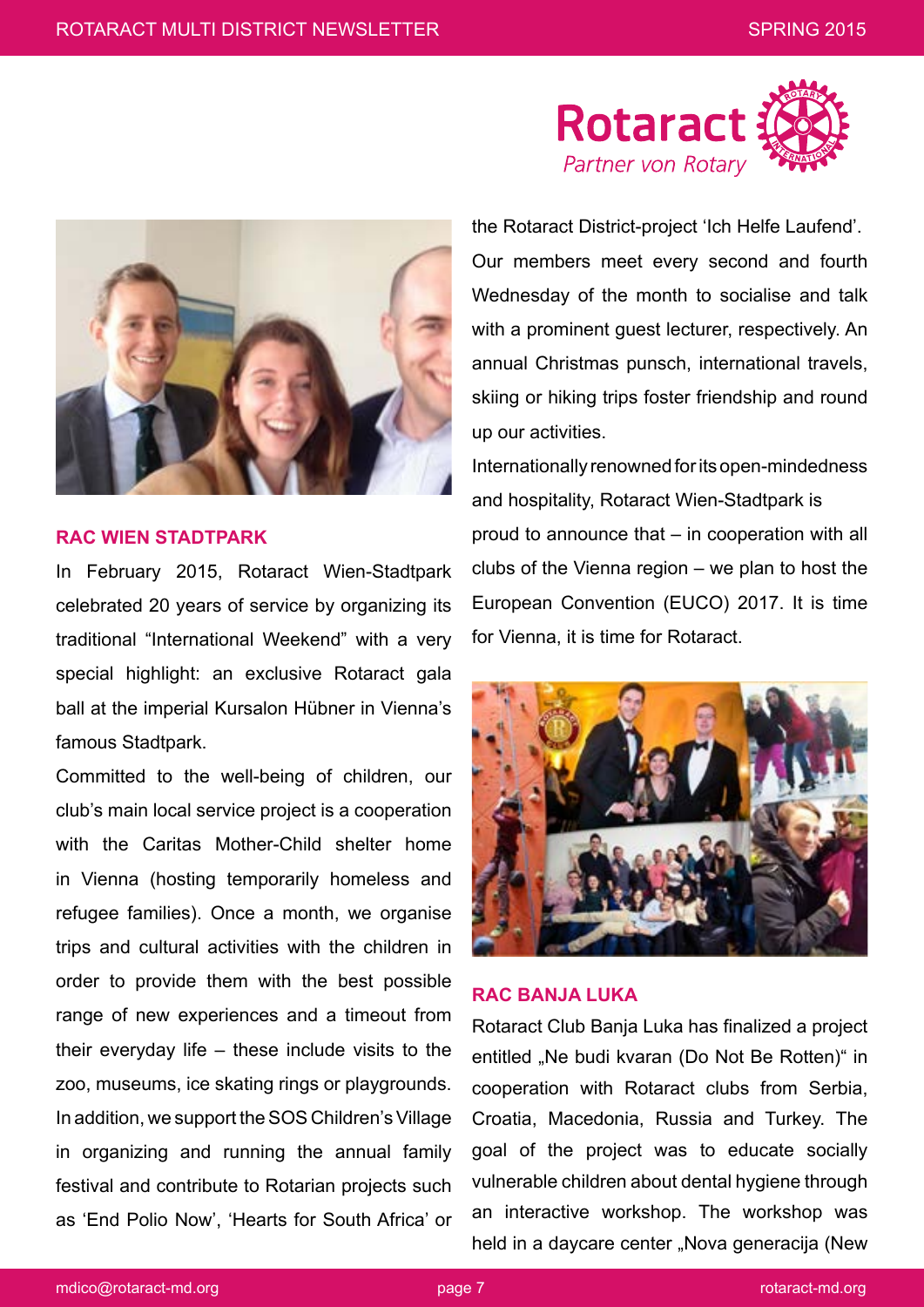

Generation)". Every child received a pack with a toothbrush, toothpaste, mouthwash and a little toy so that they could apply their newly acquired knowledge. Thirty packs were distributed.

Rotaract Club Banja Luka is working on the Fourth Writing Competition. The aim of this project is enhance the development and presentation of writing and creativity of high school students in Banja Luka. The students' submissions will be assessed and ranked by a four-member committee of eminent experts in the field of literature and language. The winners of the competition will receive appropriate awards.

Rotaract Club Banja Luka is planning to implement the project "Ruksak za budućnost (Backpack for the Future)" in a cooperation with Rotaract Club Sarajevo, this summer. The aim of this initiative is to help low-income families with children who are starting first grade in primary school in the areas that were affected by the devastating floods in May 2014. This will be accomplished by providing backpacks supplied with all the necessary stationery for a successful start of the school year.



#### **RAC LUKAVAC**

RAC Lukavac was officially founded in May 2014. You may find this irrelevant, but it was the first time that both clubs (RAC & IAC) were founded at the same time.

First of all, we must say how proud we are at our communication and teamwork with our IAC. Our mission was to guide them and help them realise what Rotary "family" is. We hope we did a good job.

We are witnesses of what mother nature can do. Last year, our country suffered the greatest damage, as the rain was the haviest in 120 years of recorded weather measurments. So, we had to react quickly, help our community and prove ourselves how much we can do for the people who need our help. Those floods have shown us that humanity still exists.

Also, we had a mutual project with RAC Tuzla 99. With their help, RAC Lukavac donated 100 family packages for the people from the most critical social class.

As for the international cooperation, we had a project "Move the world forward", which we did with RAC Salt Lake. Aim of this project was to help kindergarten "Little World", kindergarten for children with autism.

Our last project was "Light it up blue" for World Autism Awareness Day, that held on 2 April.

At the moment, our thoughts and activities are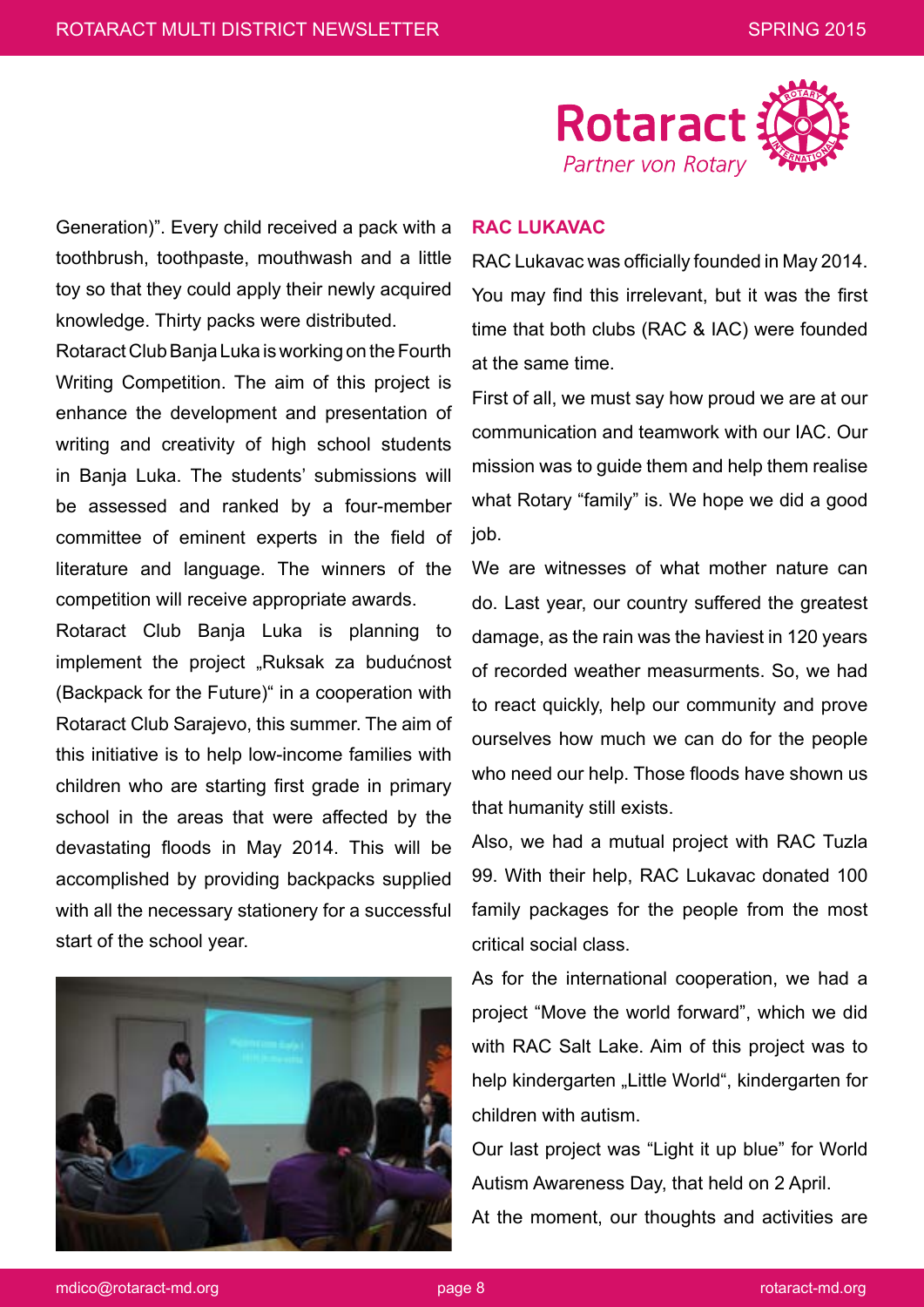

directed towards organising of our first "birthday party" weekend in Lukavac with our RAC and IAC friends from Bosnia & Herzegovina, Serbia and Montenegro.

One of our future projects and activities is our traditional third fund raising Rotary Cup basketball tournament. The funds collected will be used for purchase of water purification units for the Centre for education of preschool age children Lukavac.

Yours in Rotary, Rotaract Club Lukavac!



#### **RAC SARAJEVO**

From September 2014 – April 2015 we have implemented number of projects and activites. Some of already implemented:

- Promotion of the "End Polio Day" in cooperation with Rotary International Delta Sarajevo; Rotaract Club Sarajevo Blood Donor Day; Universal Childrens Day – Rotaract Sarajevo Project "Letter for a mother, gift for a child" in cooperation with Clinic for Gynecology and Obstetrics in Sarajevo; Rotaract Sarajevo "New Years" Party fundraising event for our projet "Rotaract School Bag"; participation at the Diplomatic Winter Bazaar where we donated Manchester City FC player Edin Dzeko signed jersey for the auction; International Women's day 2015 at the Senior Home Care Center Sarajevo where we give flowers to the ladies and spent quality time with users of the Center;

Planned activites for April –June :

- Project "Therapeutic Horseback Riding for Children with Autism" in cooperation with Pegasus Horse Club ( April/May );

- Project "Sumero" - joint initiative between Rotary Club Sarajevo International-Delta, Rotary Club Sarajevo, Rotaract Club Sarajevo and Interact Club Sarajevo with the disabled, and with SUMERO the objective is to design and do the planting of the land (the garden areas and courtyard) within and surrounding the center for the disabled, Vogosca, a SUMERO inititative ( May 2015 );

- Rotary Gala Ball for the benefit of the Special Olympics of Bosnia and Herzegovina ( 13th June 2015 );

- Project "Rotaract School Bag" for the first graders from 8 – 12 elementary schools- focus is on schools from rural areas, children in need and areas with biggest number of the socialy vulnerable families ( May/June – September );

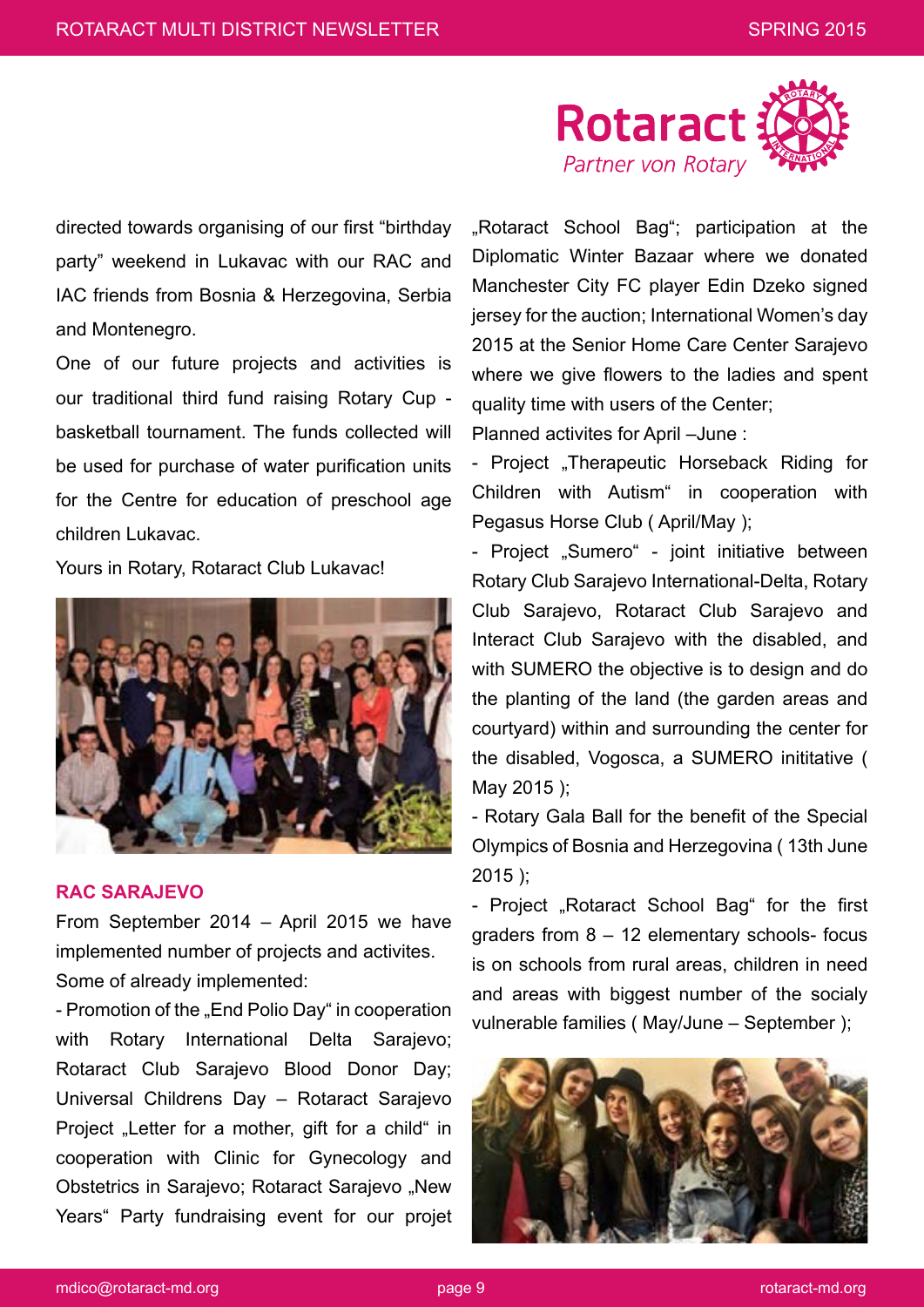

### **RAC TUZLA**

Rotaract Club Tuzla participated in World Polio Day on October 24 and 25 by giving away stickers to parents with small children and also placing posters on visible high traffic sites around the city and in hospitals. The material in mention, contained the words "Let's stop the return of polio to BiH - Vaccinate our children".

 Next project was the Rotaract Movember during the month of November we organized a lecture on prostate cancer and prevention. As per Movember rules male members grew a mustache during the entire month in order to raise awareness. We also organized a prize giveaway for the best mustache, in order to include the public more and to promote the project.

 We assisted our Rotary Club in delivering 40 stoves that use solid fuels to people and families who were struck by last springs ladslides and floods and who are on the the edge existence.

 For Rotaract Week we organized free tea for college students on March 13.

 Currently we are working on gathering funds and planning a few more projects for the future.



Distribution of humanitarian packages

• Rotaract Tuzla '99 provided around 1,200 packages as social help

Project was successfuly realised in cooperation with Johanniter-Unfall-Hilfe e.V (Germany) and JU Medicinska škola TuzLA

ADRR: Meeting of Rotaract Clubs from Bosnia and Herzegovina

• First RAC BiH meeting was held in Tuzla, Majevica

• 4 Rotaract Clubs from BiH had their representatives on this meeting

The meeting was led by ADRR for BiH Amir Zonić,

Second RAC BiH meeting was held in Banja Luka

• 5 Rotaract Clubs from BiH had members that represented their clubs

The meeting was led by president of Rotaract Tuzla '99, Anel Ibralić





mdico@rotaract-md.org page 10 rotaract-md.org page 10 rotaract-md.org page 10 rotaract-md.org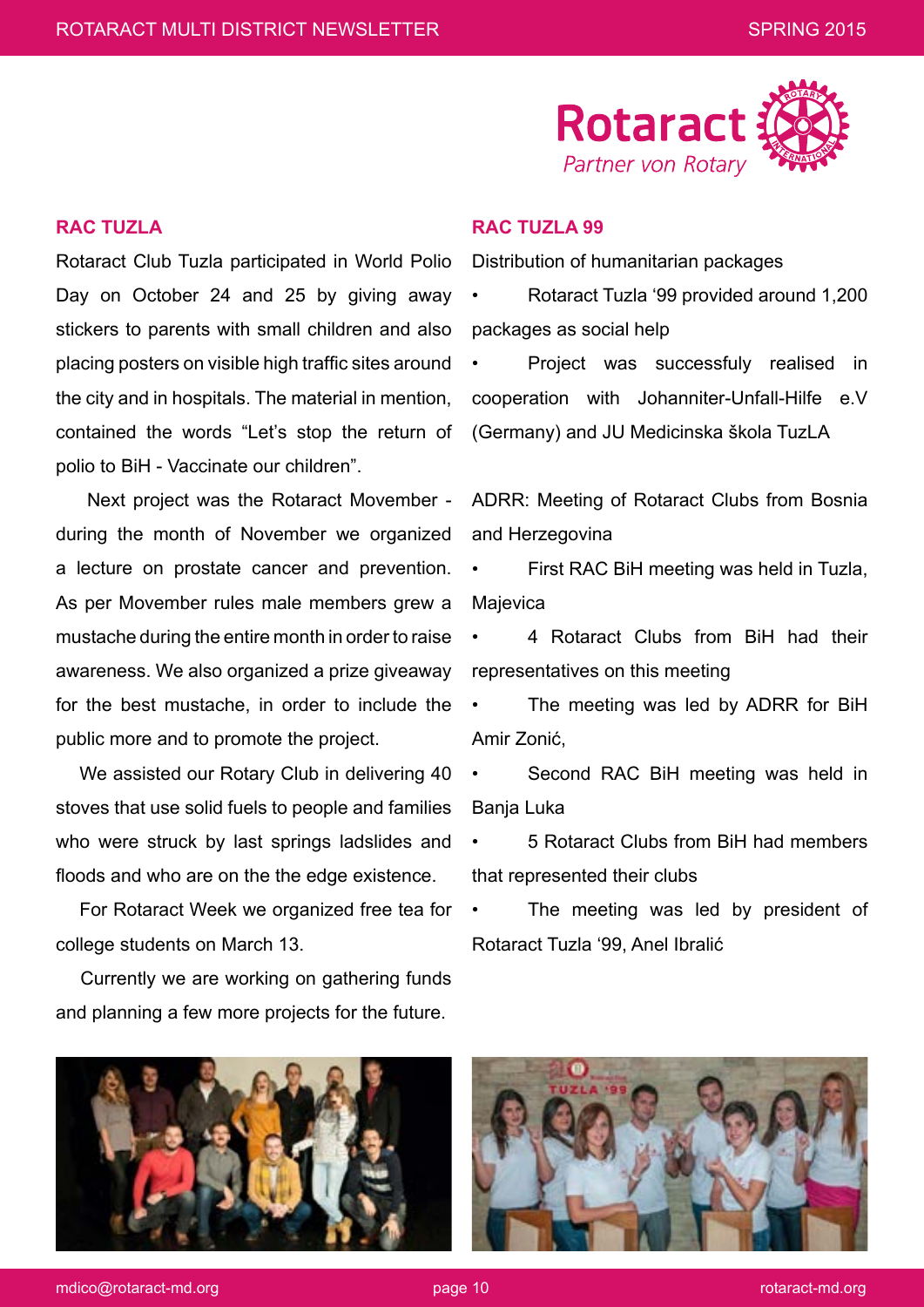

# **UPCOMING EVENTS**

25. April 2015 RI President Gary C.K. Huang Conference in Graz

8-10. MAY 2015

12-14 June 2015 Gala Ball RAC Sarajevo in Sarajevo

45 YEARS CHARTER RAC LINZ http://linz.rotaract.at/charterfeier-45-jahre-rotaract-club-linz/

17. May 2015 Ich helfe laufend, Wien www.ichhelfelaufend.at

MD EVENTS

**MD EVENTS** 

29.+30. May 2015 Rotary District Conference in Vienna more Infos will follow

26.-30. August 2015 KidsCamp in Upper Austria www.rotaract-kidscamp.de

29 April - 3 May 2015 EUCO Bukarest www.euco2015.ro

Sa, 9. May 2015 First Grand Russian Ball Moskau RAC Moskow

More Infos at: http://rotaracteurope.org/upcomingevents/

board@rotaract-md.org enterprise to the page 11 rotaract-md.org page 11 rotaract-md.org